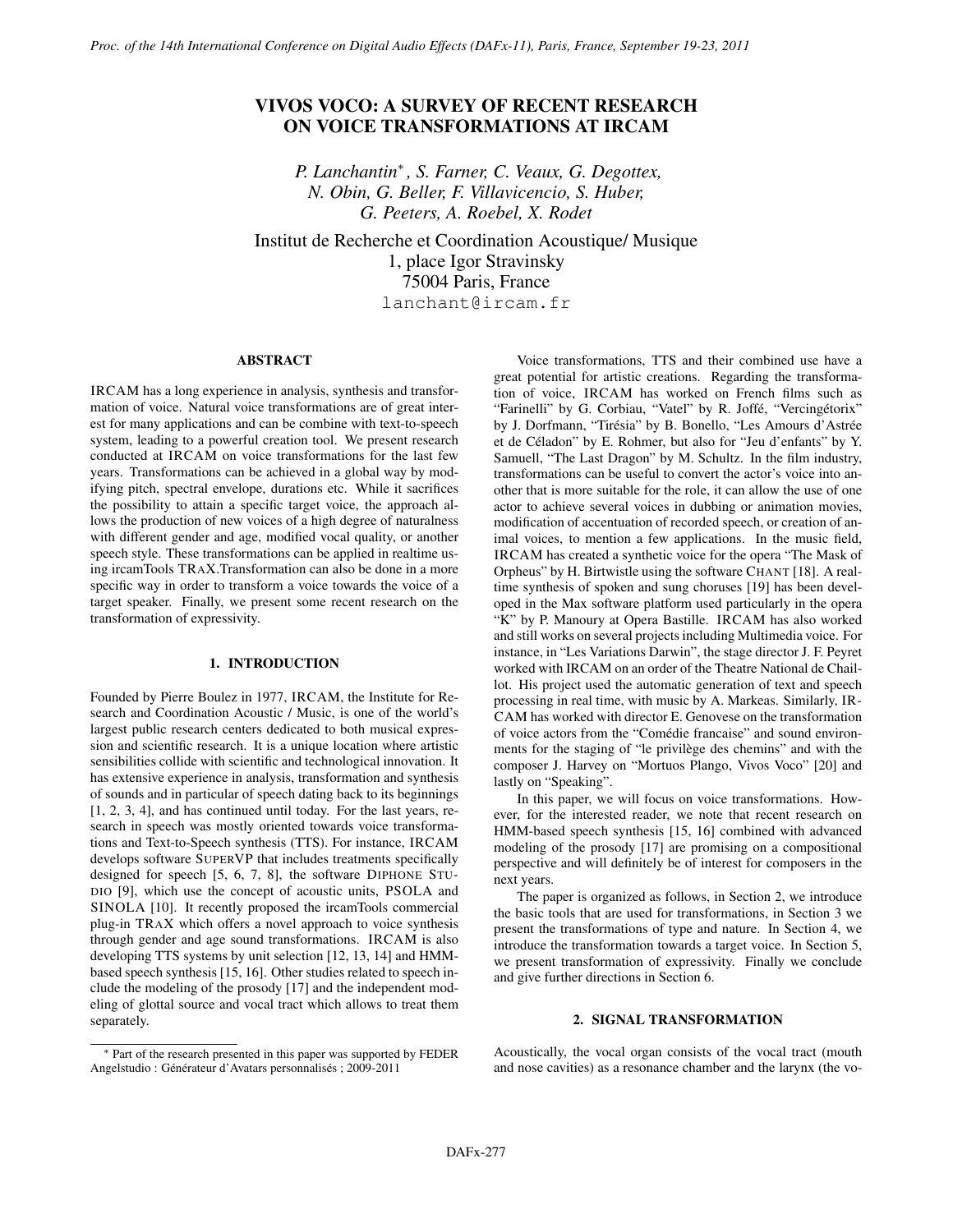cal folds (glottis), the false vocal folds and epiglottis) as the principal sound producing mechanism, thus called the voice source. A model relating the physics of the voice and the emitted signal is necessary for changing the speech signal. A number of signalcentered methods have been developed, the most successful ones probably being the PSOLA method [21], harmonic plus noise methods (HNM) [22], STRAIGHT [23] and the phase vocoder [7, 8, 24]. While all these methods can perform transposition and time stretching of the signal, only the latter two principles allow finer modification of the signal in the frequency domain. SUPERVP - our improved version of the phase vocoder is under continuous development for musical applications at IRCAM, and serves as the engine of AUDIOSCULPT, a powerful graphically interactive software for music modification [26]. However the optimal model is probably one than separates the glottal source (as far as possible) from the vocal tract. In [27], we recently proposed a new model in which the glottal source is separated into two components: a deterministic glottal waveform Liljencrants-Fant (LF) model and a modulated Gaussian noise.

We first present the phase vocoder and the improvements that have been made in 2.1, then we introduce the glottal source modeling in 2.2 which will be the basic tools used for the different transformations described in the following of this paper.

# 2.1. The phase vocoder and improvements

The basic phase vocoder [28] is roughly a series of band filters, in practice implemented as successive Short-Time Fourier Transforms (STFTs), that reduce the signal into amplitudes and phases in a uniform time-frequency grid. Combined with resampling and changing of the time step between analysis and synthesis, this method allows for high-fidelity time stretching and pitch transposition as well as modification of the amplitude of each point in the grid, and thus an enormous potential for transformations.

A well-known artifact of the phase vocoder is the introduction of "phasiness", in particular for speech, the result sounding strangely reverberant or with a lack of presence of the speaker. Improvements added to our implementation of the phase vocoder and constituting SUPERVP are: detection and processing of transients [25], waveform preservation for single-source processing [7, 8], robust spectral-envelope estimation [5], and dynamic voicing control based on spectral-peak classification [29].

#### 2.2. Glottal source model

Recently, we proposed an new glottal source and vocal-tract separation method called Separation of Vocal-tract and Liljencrants-Fant model plus Noise (SVLN [27]). In this method, the glottal excitation is separated into two additive components: a deterministic glottal waveform modeled by the LF model [30] and a noise component modeled by a Gaussian noise. The parametrization by only two parameters - the shape parameter  $Rd$  and the noise level  $\sigma_q$  - allows an intuitive control of the voice quality. Rd characterizes the slope of the glottal spectrum and can be seen as a measure of the relaxed or tensed quality of the glottis. For instance, if this slope drops sharply, this will be reflected perceptually as a relaxed voice. On the contrary, if the slope drops slowly and the glottal spectrum has a lot of treble, this will result in a rather aggressive voice and therefore perceived as a tensed voice. An estimate of the LF model [27, 31] is used to extract  $Rd$  and  $\sigma_g$  parameters and the vocal tract filter (VTF) is estimated by taking the estimate of the glottal source into account. The VTF parameters are thus independent of the excitation parameters and the glottal source may be changed, keeping the VTF untouched which can be of interest for voice transformations in expressive speech synthesis. The speech model is the following: the signal is assumed to be stationary in a short analysis window ( $\approx 3$  periods in voiced parts,  $5ms$ in unvoiced parts). In the frequency domain, the voice production model of an observed speech spectrum  $S(\omega)$  is (see Fig. 1):

$$
S(\omega) = (H^{f_0}(\omega) \cdot G^{Rd}(\omega) + N^{\sigma_g}(\omega)) \cdot C^{\bar{c}}(\omega) \cdot L(\omega) \quad (1)
$$

 $H<sup>f<sub>0</sub></sup>$  is a harmonic structure with fundamental frequency  $f<sub>0</sub>$ .  $G<sup>Rd</sup>$ is the deterministic excitation, i.e. an LF model [30]. This model is defined by: the fundamental period  $1/f_0$ , 3 shape parameters and the gain of the excitation  $E_e$ . To simplify the LF control, the parameter space is limited to a meaningful curve and a position defined by the value of Rd [30].  $N^{\sigma_g}$  is a white Gaussian noise with standard deviation  $\sigma_q$ . C is the response of the VTF, a minimumphase filter parametrized by cepstral coefficients  $\bar{c}$  on a mel scale. To avoid a dependency between the gains  $E_e$  and  $\sigma_g$  on one hand and the VTF mean amplitude on the other hand, a constraint is necessary.  $G^{Rd}(\omega)$  is normalized by  $G^{Rd}(0)$  and  $E_e$  is therefore unnecessary. Finally,  $L$  is the lips radiation. This filter is assumed to be the time derivative  $(L(\omega) = j\omega)$ . The estimation method for each of the parameters can be found in [27] This method and in



Figure 1: The mixed excitation model on the left:  $G^{Rd}$  (solid line) and the noise level  $\sigma_g$  (dashed line). The speech model on the right: the VTF (dashed line);  $L$  (dotted line); the spectrum of one speech period (solid line). Both plots show in gray the source  $(H \cdot$  $G + N$ ) or the speech spectrum  $S(\omega)$  respectively.

particular the estimation of the Rd parameter but also the *Glottal Closure Instant* (GCI) detection algorithm which is deduced from this glottal model [27, 32], allow an intuitive control of the voice quality which is of great interest for expressive speech transformations or to quickly synthesize different speaker personalities with various voice qualities from the same voice [33]. Recently Rd estimation and GCI detection have been implemented into SUPERVP which provides a wide range of voice transformations as we will see in the following.

#### 2.3. Basic signal analysis and transformations

We now describe some of the analysis and the transformations which will be used in the following of the paper. First, the *fundamental frequency*  $f_0$  is an important component in the transformations, as is a robust decision of whether the signal is voiced or not [34]. Another important property of the speaking voice is the fact that the harmonics in voiced segments of the signal are masked by noise above a certain frequency, which may vary from below  $f_0$  to half of the sampling rate depending of the voice and the phonatory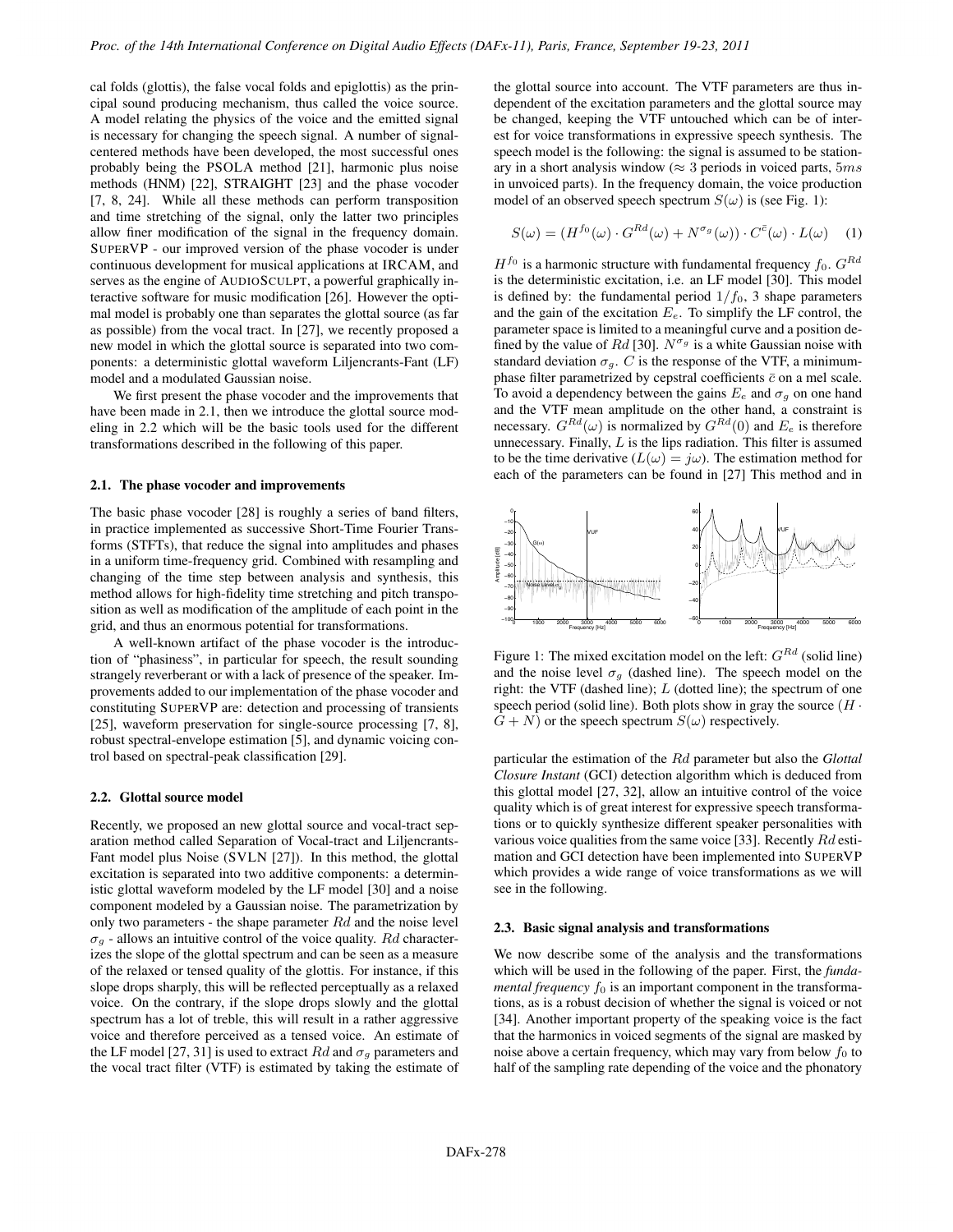setting applied. This *voiced/unvoiced frequency* will be denoted by VUF in the following. A robust estimation of the *spectral envelope* is obtained by the cepstrally based *true-envelope estimator* [35]. Compared to LPC-based methods, it has the advantages of not being biased for harmonic signals and that its order may be adapted automatically to the local  $f_0$ . The fact that the true-envelope truly follows the spectral peaks of the signal, equips us with the control necessary for detailed filtering in time and frequency depending on the time-frequency characteristics of the signal. As long as the time variation is done with care to avoid audible discontinuities, the results keep a high degree of naturalness. Finally, as we described in the Section 2.2 the Rd parameter and the detection of GCI is an other important component in the transformations [33].

When it comes to the basic transformations, by (pitch) *transposition*, we mean changing the local  $f_0$  of the signal by a certain factor while conserving the spectral envelope (as far as possible). The transposition of the spectral envelope is an independent parameter although both are done in the same operation. *Timefrequency filtering* has already been mentioned, and an other basic transformation is *time stretching*, which does not touch the frequency dimension. Finally, voice quality (breathy, harsh voice) can be transformed by modifying the glottal source characteristics via the Rd parameter, and GCI marks allows to introduce jitter (e.g. creaky voice).

### 3. TRANSFORMATION OF TYPE AND NATURE

Transformation of the voice of a given person (*source voice*) to the one of another person (*target voice*), referred to as speaker conversion, has been the subject of persistent efforts in many research labs, including IRCAM as we will see in Section 4. However, it is sometimes not necessary to reach a specific voice target. In this way, an alternative approach, which has been adopted by S. Farner in [36], rather than trying to attain a specific target voice, favors the quality of the modified sound by controlling the transformation conditions. He showed that it is nevertheless possible to change the identity of the source voice by changing its apparent size, gender and age, or making the voice breathy, softer, rougher or less happy, or even reducing it to a whisper. We first present in Section 3.1 what distinguishes voices according to voice physiology and phonatory settings. In Section 3.2 we present the corpuses which were recorded to set up the different transformations presented in Section 3.3 which were implemented into TRAX, a transformation plugin presented in Section 3.4.

# 3.1. Differences between voices

Apart from variation in natural pitch range, different voices are distinguished and recognized by their *timbre* that depends on the physiology of the voice and the phonatory settings. The term timbre is often defined as the quality of a sound other than the pitch, duration, and loudness. For the voice we often use the term voice quality for grouping timbre-related qualities like dark, bright, soft, rich, noisy, pure, rough, etc.

## *3.1.1. Voice physiology*

The specific configuration of the voice organ, such as the length and shape of the vocal tract and the vocal folds, varies from person to person and gives them their individual pitch range and timbre. Nevertheless, there are general differences depending on the

gender and age of the person [37, 38, 39], although it might be difficult in some cases to guess the gender and age merely from the person's voice. The most important differences are the natural vibration frequency range of the vocal folds (perceived as pitch and measured as  $f_0$ ), the spectral distribution of the glottal source (for instance measured as spectral tilt), and the shape of the vocal tract (specific resonances and anti-resonances called formants and anti-formants).

Iseli et al. [39] have reported pitch means and ranges for male and female voices of ages ranging from 8 to 39 years: about 250 Hz for boys, decreasing to about 125 Hz from the age of 11 to 15 years, and about 270 Hz for girls, descending to about 230 Hz for adult women. Similar values were already published by Peterson and Barney [37] but without distinguishing boys and girls or specifying the age. However, they included average frequencies for the three first formants F1, F2, and F3 of men, women, and children for ten English vowels [37]. Averaging their formant frequencies over all vowels, we find that F1 increases about 14% from a child voice to a woman's voice, and about 33% to a man's voice. The increase is maybe slightly higher for F2, and about 18% and 38% for F3.

Finally, the aged voice presents a new set of characteristics: decreased intensity, breathiness, relatively high pitch (especially for men), lower flexibility, and perhaps trembling [40].

### *3.1.2. Phonatory settings*

The voice can take many different phonatory settings (in addition to those necessary for making the phones of a language). For example, the vocal tract may be shaped to make a dark or bright color or sound nasal. Also interesting are the possibilities of the larynx, which has a great repertoire of voice qualities. Based on numerous studies by several researchers, J. Laver has made a comprehensive discussion and summary of the phonatory settings of the larynx and their relation to the perceived voice quality [41]. He argues for the existence of six basic phonatory settings: *modal voice* and *falsetto* (orthogonal mechanisms), *whisper* and *creak* (combinable with each other and with the first category), and *breathy* and *harsh* voice. Although these are phonatory settings, such vocal qualities may also be provoked by the physical state of the voice such as fatigue, injury, and illness. J. Esling et al. have later specified the contribution to phonation of the false vocal folds and of the constrictor muscles further above, as summarized in [42]. This helps explaining constricted and unconstricted phonation modes and characterizes harsh, creaky and whispery voices as constricted phonation modes and modal voice, falsetto and breathy voice as unconstricted ones.

### 3.2. Recording of voice qualities

In addition to considerations of the physiology and the acoustics of the voice, one male and one female actor were recorded saying 10 sentences (in French) while faking different voice qualities depending to their abilities. The voice qualities included soft, tense, breathy, hoarse, whispering, nasal and lisping voices, as well as the voice of an old person, a child, a drunk or the effect of a stuffed nose.

Comparison with their normal voice, which was also recorded (at 48 kHz and 24 bits), gave important spectral information for the transformations, as discussed below.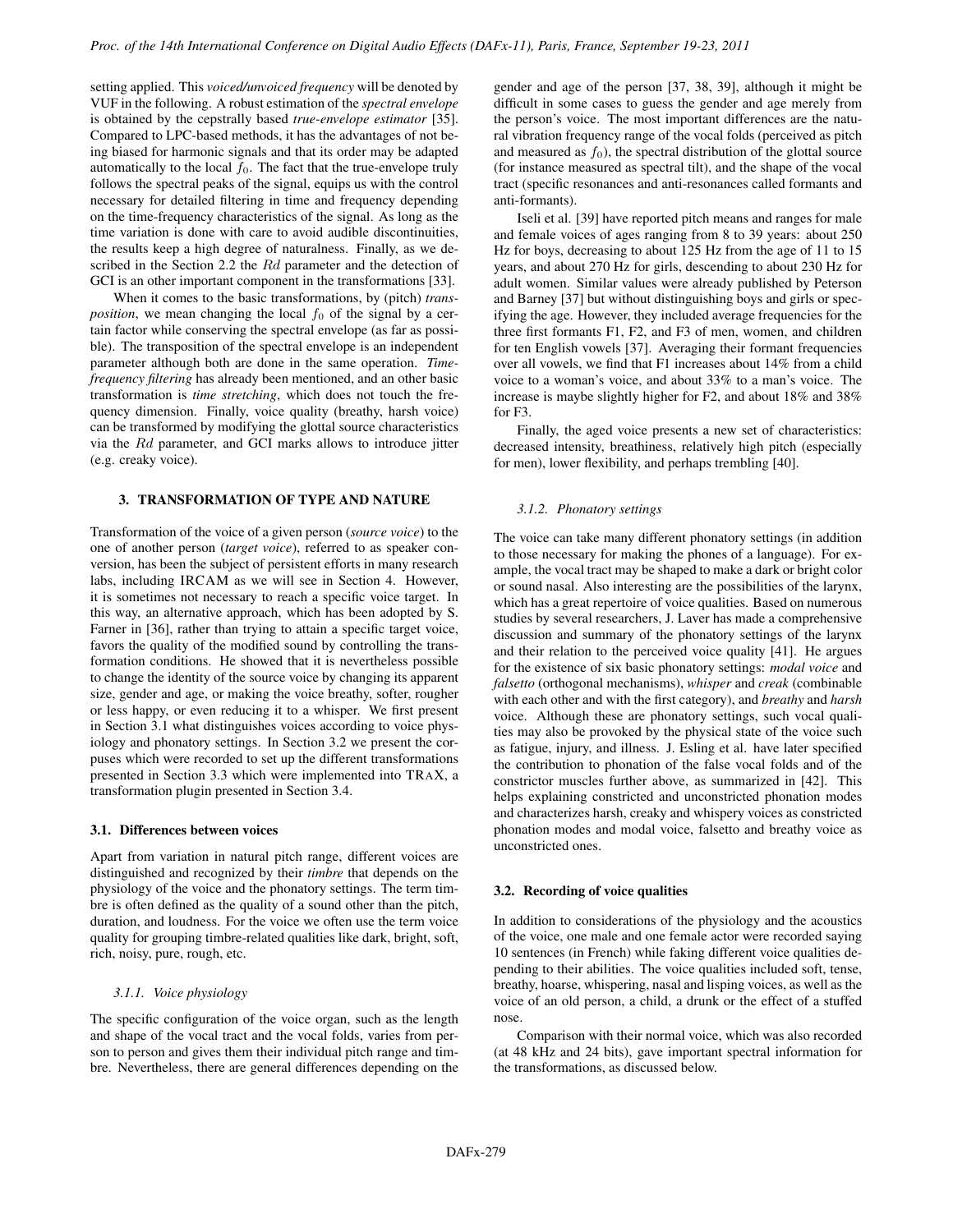# 3.3. Voice Transformations of type and nature

Transformations of type and nature of the voice were grouped into three categories: transformation of physical characteristics of the speaker (size, gender and age), transformation of voice quality (modification of the glottal source to make the voice breathy, whispering, rough, soft, tense, loud etc.), and transformation of speech style (modification of the prosody; liveliness, speech rate, etc.).

#### *3.3.1. Transformation of size, gender and age*

While there are general differences between voices of different gender and age, there are also considerable differences within each category. This makes it difficult to determine absolute parameters for successful transformation of the voice, and even though the parameters would be correct, the perception of gender or age may be disturbed by the fact that the speech style does not correspond to the voice. Nevertheless, with the pitch values given in Section 3.1.1 as reference, modification of pitch to change gender and age may simply be achieved by a transposition of the source signal to the given target pitch.

But merely increasing the pitch of a man's voice does only make a man speak in falsetto, or as Mickey Mouse if the spectral envelope is transposing together with  $f_0$  and the harmonics, for instance. The vocal tract should be modified independently by transposing the spectral envelope according to an average of the ratios of the formants of men, women and children given in Section 3.1.1 In order to achieve other voices, such as a teenaged boy or girl, intermediate values were chosen.

In an interactive system, such as TRAX, a transformation plugin presented in Section 3.4, the operator can in addition be given the possibility to optimize the parameters for each voice. In some cases it may indeed be interesting to play with the ambiguity of the gender of the voice and thus choose an intermediate setting, as we did with Céladon's voice when he disguises himself as a woman in the film "Les amours d'Astrée et de Céladon" by E. Rohmer, 2007.

When it comes to aged voices, the characteristics mentioned in Section 3.1.2 are converted into transformations. A convincing old voice can be achieved by the following four actions: trembling is implemented as a slowly fluctuating transposition factor, the pitch is slightly raised (together with the spectral envelope to give a brighter timbre), the speech rate is slowed down, and the  $f_0$ ambitus is decreased. Additionally, breathiness may be added, as described below.

Finally, no literature was found on transformation of size, but we can simply extrapolate our knowledge about gender and age transformation. The approach is intuitive, as when we read a book aloud for a child: raising the pitch and making the vocal tract smaller (transposing the spectral envelope upwards in frequency) make us sound like a small dwarf, and speaking with a low pitch and making the mouth cavity large (downwards spectral-envelope transposition) simulate the voice of a giant, for instance. Adding breathiness may be an efficient addition to a deep dragon's voice, for instance.

## *3.3.2. Whisper*

When we whisper, the vocal folds are separated enough not to vibrate but are still sufficiently close to produce audible turbulence. Recordings showed that the spectral envelope of whisper and voiced speech are comparable at high frequencies (above the

estimated VUF) but differ at low frequencies for voiced phones. While the formant frequencies have approximately the same positions, the spectral tilt was flat or even positive below the VUF.

To transform voiced speech to whisper, a source of white noise was therefore filtered by the spectral envelope estimated from the original signal, except for some modification at low frequencies: Firstly, the spectral tilt was neutralized and even inverted below about 3 kHz, depending of the voice. The choice of 3 kHz was an empiric compromise because using the VUF as cut-off frequency for the inversion tended to create audible discontinuities. Secondly, fricatives (unvoiced phones such as  $f f / f s / \frac{\theta}{f}$ ) should not be touched by this transformation as they depend on turbulence created at constriction further downstream. Since these noisy sounds have the energy concentrated at higher frequencies (in the range 3-6 kHz depending on the sound [24]), preserving the fricatives was indirectly achieved by the measure described above by allowing only to increase the low-frequency spectral tilt.

#### *3.3.3. Breathy voice*

A breathy phonation is obtained by reducing the force with which the vocal folds are pressed together. The vocal folds vibrate, but the closing movement is not complete or sufficiently soft for air leakage to cause turbulence noise in addition to harmonics. The effect of this on the spectrum is an increasing spectral tilt of the harmonic parts of the signal (i.e., an attenuation of high-frequency harmonics) accompanied by an addition of aspiration noise above about 2 kHz [43].

To render a voice breathy, we proceed in 2 steps: first, the voice must be softened by passing it through a lowpass filter, then noise must be added. Of course, the noise must change with the signal, which is exactly the case for the spectral envelope. An approach similar to that of whisper is thus followed, and the noise is attenuated at low frequencies to avoid it to interfere with the original signal. However, just as with whisper, the fricatives should not be touched. It is therefore important to modulate the lowpass filter with the voicing coefficient. The original, lowpass-filtered signal is then mixed with the whisperlike noise at a ratio that depends on the desired degree of breathiness.

As we have stated at the end of Section 2.2 Rd estimation have been recently implemented into SUPERVP so that it is now also possible to change the vocal quality (e.g. whisper, breathy) by modifying the Rd parameter.

#### *3.3.4. Transformation of speech style*

Differences between gender and age are also seen in terms of speech style. Speech style is much more difficult to address from a global point of view because it requires a prosodic analysis and processing. It was shown, however, that the dynamic range of the pitch, the pitch ambitus, is a speech-style attribute which varies from speaker to speaker and seems generally greater for children and teenagers than for adults, and even smaller for aged people. Changing the ambitus was efficiently achieved by exaggerating or attenuating the natural variations of  $f_0$  by dynamically transposing the signal in proportion to the  $log-f_0$  deviation from the established median  $f_0$ . The median  $f_0$  was chosen rather than the mean  $f_0$  because the median is invariant of the method used for this transformation. Another speech-style attribute is the speech rate. Slowing down the speech to get an aged person, for instance, was done by dilating the signal by some 20 to 50% without changing the pitch or spectral envelope. Changing the ambitus and the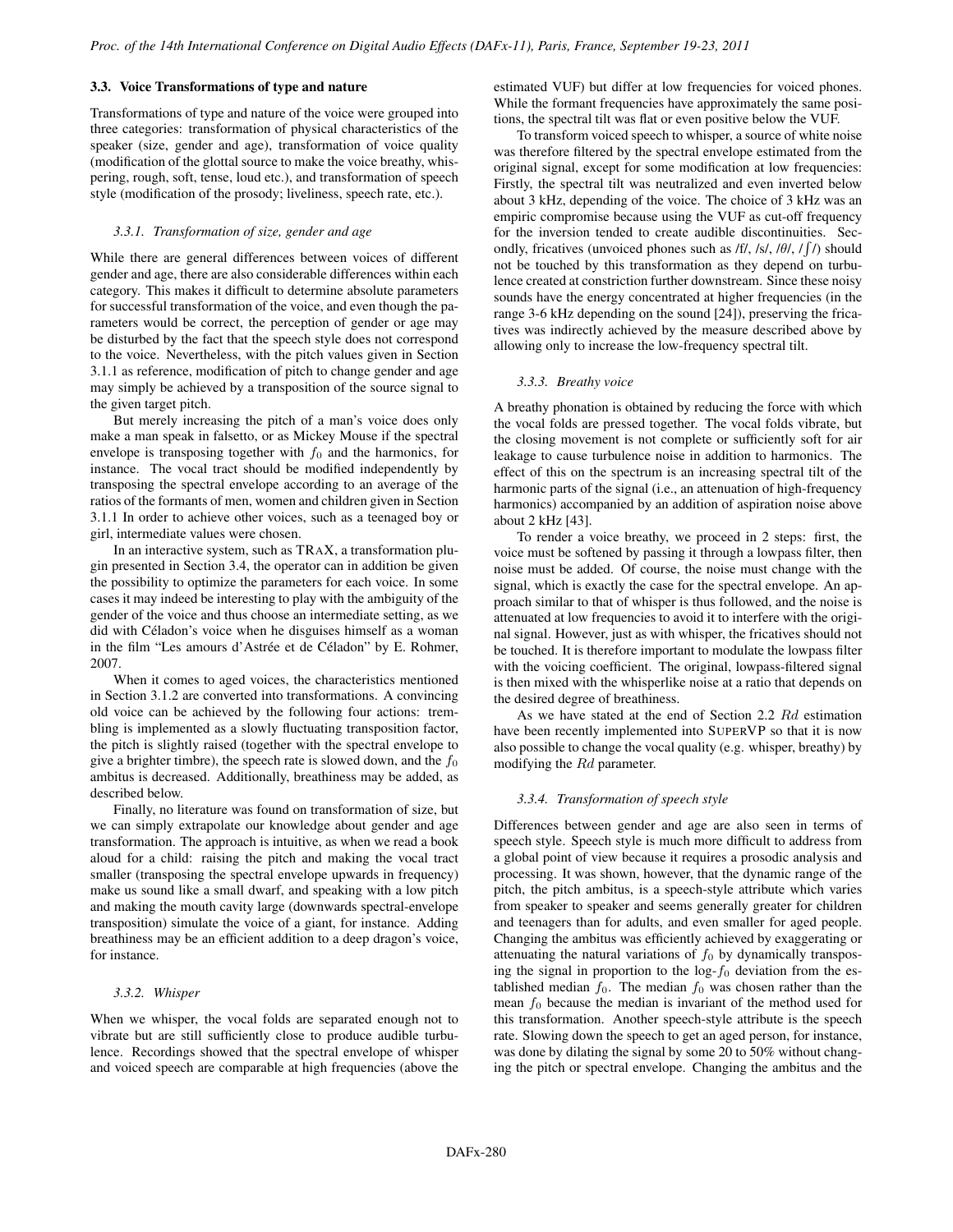speech rate together has surprising effects: dullness may well be achieved from a neutral recording by decreasing the speech rate and the ambitus. Conversely, the opposite transformation of the same neutral recording gives the effect of eagerness.

# 3.4. ircamTools TRAX

The study presented in the Section 3.3 led to VOICEFORGER, a library dedicated to voice transformations of type and nature based on SUPERVP. In collaboration with the company FLUX which designed the graphical interface, IRCAM, recently proposed the ircamTools commercial plug-in TRAX based on VOICEFORGER. Most of the transformations of TRAX features the interactive design of sound transformations using either real time sound input or sound files loaded into the application. Through the use of an intuitive interface, the effect of all parameter modifications applied to sound transformations can be heard in real time. TRAX is a



Figure 2: *The ircamTools* TRAX *graphical interface by Flux (See [11] for online demos).*

tool designed for voice but also music sonic transformations allowing independent transposition of pitch and timbre (spectral envelope). It offers precise control over all transformations (transposition, transposition jitter, component remixing, filtering and generalized cross synthesis). It features a creative set of presets. All parameter settings can be saved and recalled.

For single voice sounds there exist presets that allow for high quality transformations of the gender and age of the speaker. These presets can be fine tuned to the specific characteristics of the input voice. For musical sounds an additional mode for transient detection and preservation is available. When transient detection is enabled, the component remixing object allows for the independent remixing of the sinusoid, noise and transient components. Finally, transformations can be stored either as user defined presets or as SUPERVP command lines. Using command lines enables the possibility to apply batch mode transformation to many sound files at once using the settings that have been designed with TRAX.

# 4. SPEAKER CONVERSION

When the desired target voice is specific, it is possible to use voice conversion techniques. The aim of *Speaker Conversion* - a typical application of *voice conversion* technique (VC) - is to modify the speech signal of a source speaker to be perceived as if it had been uttered by a target speaker [44]. It can be of interest on a performative perspective. For instance, it could be used to exchange voice of speakers or singers or to convert an actor's voice towards

the voice of an disappeared celebrity or towards the voice of a famous singer. The overall methodology for speaker conversion is to define and learn a mapping function of acoustic features of a source speaker to those of a target speaker. Several approaches have been proposed such as vector quantization [45], neural networks [46] or multivariate linear regression [47] among others statistical methods. One of the most popular statistical method, proposed by Stylianou and al. [48], is based on a *Gaussian Mixture Model* (GMM) that defines a continuous mapping between the features of source and target voices.

Research on speaker conversion have been initiated at IR-CAM in [49]. We recently proposed in [50] a new method for spectral conversion called *Dynamic Model Selection* (DMS) based on the use of several models in parallel, assuming that the best model may change over time according to the source acoustic features. We first recall the GMM-based spectral conversion method. Then, we introduce the DMS method in Section 4.2.

### 4.1. GMM-based spectral conversion

Stylianou and al. [48] proposed to model the source speaker acoustic probability space with a GMM. The cross-covariance of the target speaker with source speaker and the mean of the target speaker were then estimated using least squares optimization of an overdetermined set of linear equations. Kain extended Stylianou's work by modeling directly the joint probability density of the source and target speaker's acoustic space [51]. This joint probability density is estimated on a parallel corpus in which source speaker utterance and target speaker utterance have been temporally aligned. This method allows the system to capture all the existing correlations between the source and target speaker's acoustic features. The conversion is finally performed at each frame  $n$  on the basis of the minimum mean-square error (MMSE) : the converted feature vector  $\hat{y}_n$  is the weighted sum of the conditional mean vectors  $E_{k,n}^y$  in which the weights are the posterior probabilities  $p(u_n = k | x_n; \phi_k)$  of the source acoustic feature vector belonging to each one of the mixture components  $(u_n = k)$ :

$$
\hat{y}_n = E[y_n | x_n] = \sum_{k=1}^{K} p(u_n = k | x_n; \phi_k) E_{k,n}^y
$$
 (2)

where  $x_n$  is the source feature vector at the frame  $n, u_n$  the index of the mixture component at the frame n and  $\phi_k$  is the GMM parameters set which consists of the weight  $p(u_n = k)$ , the mean vector  $\bar{\mu}_k^z = \begin{bmatrix} \bar{\mu}_k^x \\ \bar{\mu}_k^y \end{bmatrix}$ and the covariance matrix  $\Sigma_k^z =$  $\left[ \begin{array}{cc} \Sigma_k^{xx} & \Sigma_k^{xy} \\ \Sigma_k^{yx} & \Sigma_k^{yy} \end{array} \right.$  $\int$  for all mixture components k. The conditional covariance matrix can also be evaluated, giving a kind of confidence measure for the conditional mean vector for each  $n \in \mathcal{N}$ which can be use to renormalize the variance of the converted speech parameters. Although this type of method is relatively efficient, conversion performance are still insufficient regarding speech quality: the frame by frame conversion process induces inappropriate spectral parameter trajectories and the converted spectrum can be excessively smoothed. So improvements are still necessary to make it usable for instance for artistic applications which are demanding considering quality.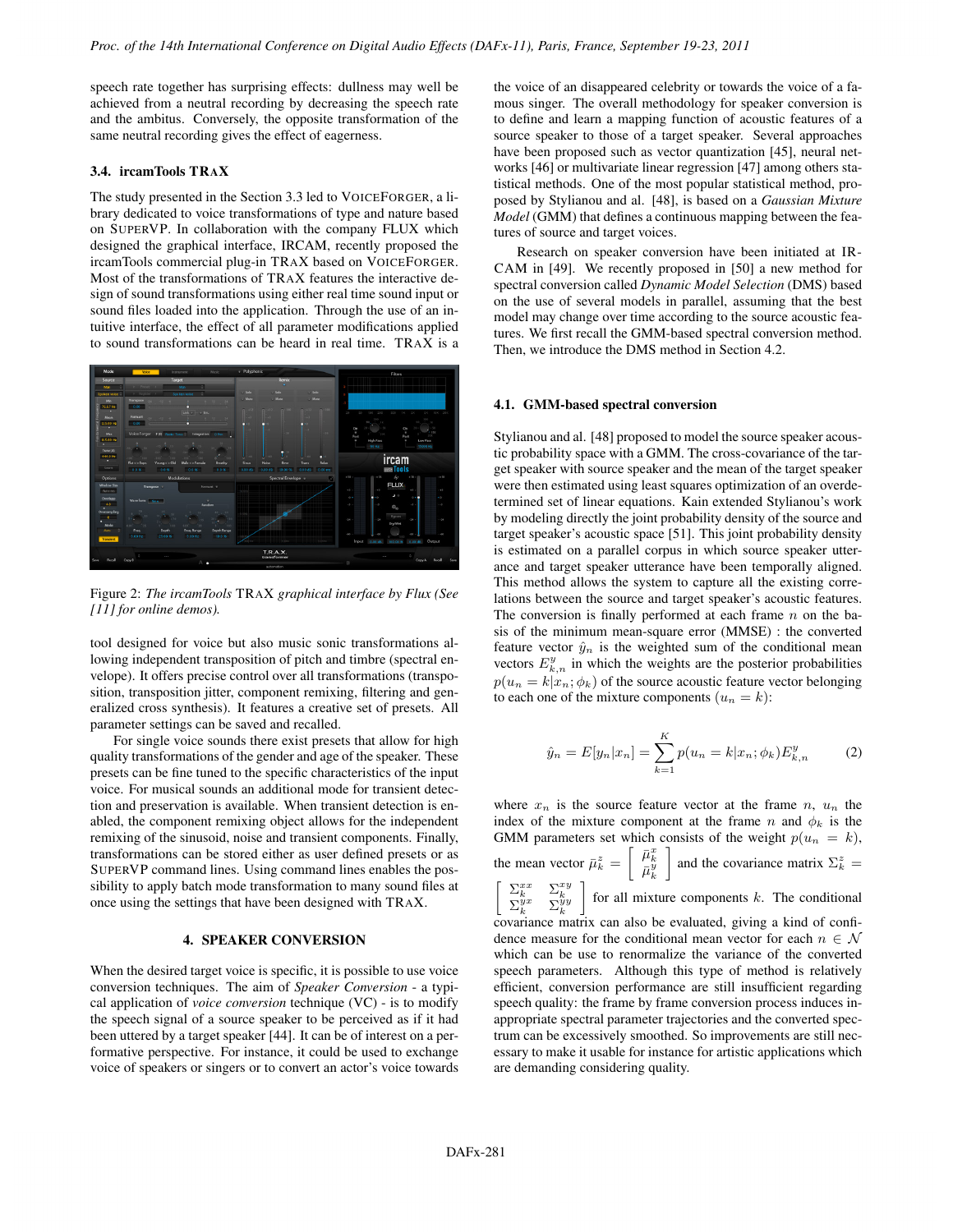# 4.2. Dynamic model selection

In classical speaker conversion methods, a single model is selected during the training step and used for the conversion. This model is selected among others according to the spectral distortion obtained from the conversion of a development corpus or by using methods from the models selection research field. Information Criteria such as BIC [52] have been designed for this purpose. A good model will balance goodness of fit and complexity, so it should have neither a very low bias nor a very low variance. A model with a too large variance due to overparametrization will give poor performance on data different or far from the training data because of the high variance of the local estimators resulting in overfitting. The model undergoes oscillations that are both very large and whose features strongly depend on the exact positions of the points leading to a model with a huge variance and very large response errors. However, the same model will give excellent conversion performances on datas similar or close to the training ones. The *Dynamic Model Selection* (DMS) method proposed in [50] consists of using several models in parallel assuming that the best model may change over time according to the source acoustic features. To do so, a set of potential best models  $M$  including GMMs with increasing number of components is built during the training step. However, the increase of the number of components of a Gaussian mixture is limited by the increasing complexity of the model due to the large number of parameters associated with the covariance matrices. One way to solve this problem is to use diagonal structures, but the performances are then sacrified because the latter are unable to model the underlying second order statistics.

Mixture of *Probabilistic Principal Component Analyzers* (PP-CAs) is a method proposed by Tipping and Bishop [53] to solve the inflexibility of GMMs by performing a pseudo-local *Principal Component Analysis* (PCA) on each mixture component. Modeling covariance structure with a mixture of PPCAs provides an entire range of covariance structures that incrementally includes more covariance information. Mixture of PPCAs can be seen as a more general case of the GMMs for spectral conversion. It can be used in order to define models with increasing number of mixtures while keeping a reasonable model complexity. For the DMS method, several joint models including GMMs with full covariance matrices and mixture of PPCAs are estimated. Then, a set of best potential models - denoted  $M$  - is selected according to the BIC criterion (the best models being the ones with the lowest BIC values).

During the conversion step, at each frame  $n \in \mathcal{N}$ , the most appropriate model is chosen according to the likelihood of the source datas given each model as

$$
\hat{M}_n = \arg\max_{M \in \mathcal{M}} p(x_n|M) \tag{3}
$$

with

$$
p(x_n|M) = \sum_{k=1}^{K} p(u_n = k) \mathcal{N}(x_n; \bar{\mu}_k^x, \Sigma_k^{xx})
$$
 (4)

the values of  $p(u_n) \bar{\mu}_k^x$ ,  $\Sigma_k^{xx}$  and K, depending on the model M. In this way, we aim to use a general model with low complexity if the values are far from training data and a more complex and precise model if the source data are closer to training data, leading to a better conversion. An example of model selection along a segment of a speech utterance is given on Figure 3: complex models are used on stable spectrum parts while simpler and general models are used in transition parts.



Figure 3: *Example of Dynamic Model Selection along a segment of a speech utterance. On the left the set of potential models. In bold line: selected models at each frame* n*, in light lines: LSF representation of the source spectral envelope.*

Subjective tests presented in [50] showed that the method is promising as it can improve the conversion in terms of proximity to the target and quality compared to the method based on a single model. In further work, we will focus on other criteria than the likelihood for the selection of the best model during the conversion. Finally, speaker conversion as been recently implemented into SUPERVP allowing realtime speaker conversion.

# 5. TRANSFORMATION OF EXPRESSIVITY

We finish this short review of voice transformations at IRCAM by presenting latest reasearch which have been done on the transformation of expressivity in speech. This research has been initiated at IRCAM in [55]. We proposed and designed a system of transformation based on Bayesian networks trained on expressive corpuses. This system has yielded interesting results of transformation and its design was accompanied by the development of several descriptors including those concerning the degree of articulation for the expressivity. The study has been continued, which led to a second system that we briefly describe in this review. The general objective is to convert the prosody of a neutral speech into an expressive one. The proposed system, does not require any transcription or phonetic alignment of the input speech since it relies only on the acoustical data. In Section 5.1, we present the expressive corpuses and introduce the prosodic model in 5.2. We then describe the training procedure of the transformation associated to a given expressivity change in the prosodic's parameter space in Section 5.3. The last part details the generation of prosodic trajectories and the implementation of the prosodic transformations. We conclude by giving some perspectives for further work.

### 5.1. Expressive corpuses

We first describe the expressive corpuses that have been recorded for the training of the models of transformation. Two actors - one man and one woman - have recorded 100 utterances. These utterances were of different lengths with different number of syllables, different size of prosodic phrases and different number of breaks in order to get a broad coverage of various prosodic structures. In this work, only the first 4 basic emotions described by P. Ekman [56] were considered: *joy*, *fear*, *anger* and *sadness*. Thus, different corpuses were recorded with different intensities of emotions. The corpuses were segmented automatically by IRCAMALIGN[57], a automatic French speech segmentation software. This alignment was only used to establish a matching between neutral and expressive prosodic trajectories during the training. On the other hand,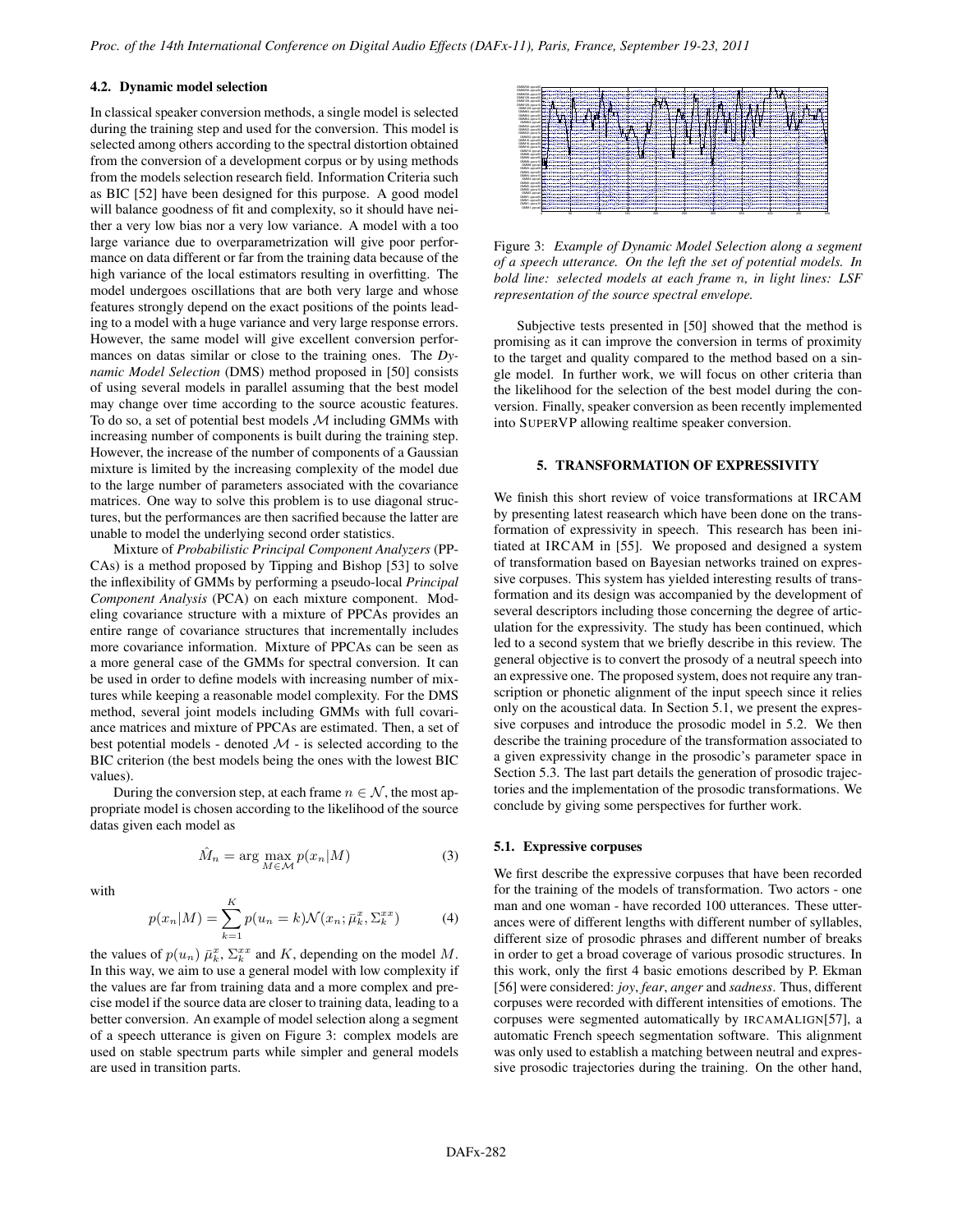an annotation of the prominences was performed on the neutral corpus.

### 5.2. Prosodic model

Prosodic modeling is achieved at the syllable level. To do so an automatic syllable segmentation has to be performed. The algorithm is introduced in the next Section 5.2.1. In Section 5.2.2, we present the different prosodic descriptors.

### *5.2.1. Syllable segmentation*

A preliminary step of the prosodic modeling is to segment the speech into syllables. This segmentation is performed automatically from the acoustic data. The syllable detection is based on the Mermelstein algorithm [58]. The detection principle is to identify the energy dips that correspond to the boundaries of syllabic nuclei as illustrated on Fig. 4. However, the detection score was greatly



Figure 4: *Detection of syllable nuclei*

improved by deriving the syllable loudness from the True envelope spectrum [25].

### *5.2.2. Prosodic descriptors*

We followed the 5-dimensional model of prosody proposed by Pfitzinger in [59], and extract the following descriptors on a syllable basis:

- *Intonation* characterizes the fundamental frequency curve. It is calculated from the syllable segmentation. Discrete Cosinus Transform (DCT) is used with a high order (7 coefficients) across the syllable. The first three factors are used to model the main speech gestures (mean, slope, curvature). The higher order coefficients are used primarily for modeling the effects of vibrato. We can then analyze the corpuses and characterized them in terms of these descriptors. A Principal Component Analysis (PCA) was made on DCT coefficients on the prominent syllables which are likely to reveal significant prosodic gestures. One can thus infer a dictionary of prototypical forms of the first principal component according to the different emotions as presented in the Figure 5. Registry information provides information on the intra-or extroverted nature of the involved emotion.
- *Speech rate* is based on the measure of the syllable rate and on the ratio between different durations of speech elements,



Figure 5: *First principal component on* DCT *computed on* f<sup>0</sup> *of prominent syllables according to different emotions: top left: joy, top right: fear, bottom left: anger, bottom right: sadness. In blue line: neutral speech, in red line: expressive speech*

e.g. between the duration of voiced part and unvoiced part, or between duration of active speech compared to breaks.

- *Voice quality* is mainly based on the relaxation index Rd introduced in Section 2.2. Rd measures the relaxed or tensed quality of the glottis to which we added estimates of jitter, shimmer and harmonic to noise ratio (Voiced/Unvoiced Frequency VUF). We also use the algorithm for detecting GCI also presented in Section 2.2. These marks indicate the times of closure of the glottis and allow to compute a measure of jitter. A fast evaluation shows that the neutral and sadness have a small amount of jitter compared to joy and anger.
- *Articulation* is described by estimating the dilatation coefficient between the frequency spectrum of neutral speech compared to the one of expressive speech. This coefficient is estimated by minimizing the log-spectral distance between the original and the dilated spectrums. The value of this coefficient is fixed arbitrarily for the moment and will be automatically estimated in the future.

# 5.3. Learning transformation functions

The principle of the system is to apply a relative transformation of the prosodic parameters for each syllable. This relative transformation depends on the context of each syllable. Since the corpuses are aligned, it is possible to define transformation vectors between each syllable of the neutral and expressive speech. In the current implementation, two separate transformation vectors are estimated:

- A transformation vector in the joint space of  $f_0$  DCT coefficient and duration
- $\bullet$  A transformation vector in the joint space of  $Rd$  and jitter parameters.

A context-dependent clustering of these transformation vectors is the performed according to the following contextual features:

- Position of the syllable in the utterance, categorized in beginning, middle, end of utterance
- Position of the syllable in the prosodic group (segment of the speech between 2 breaks)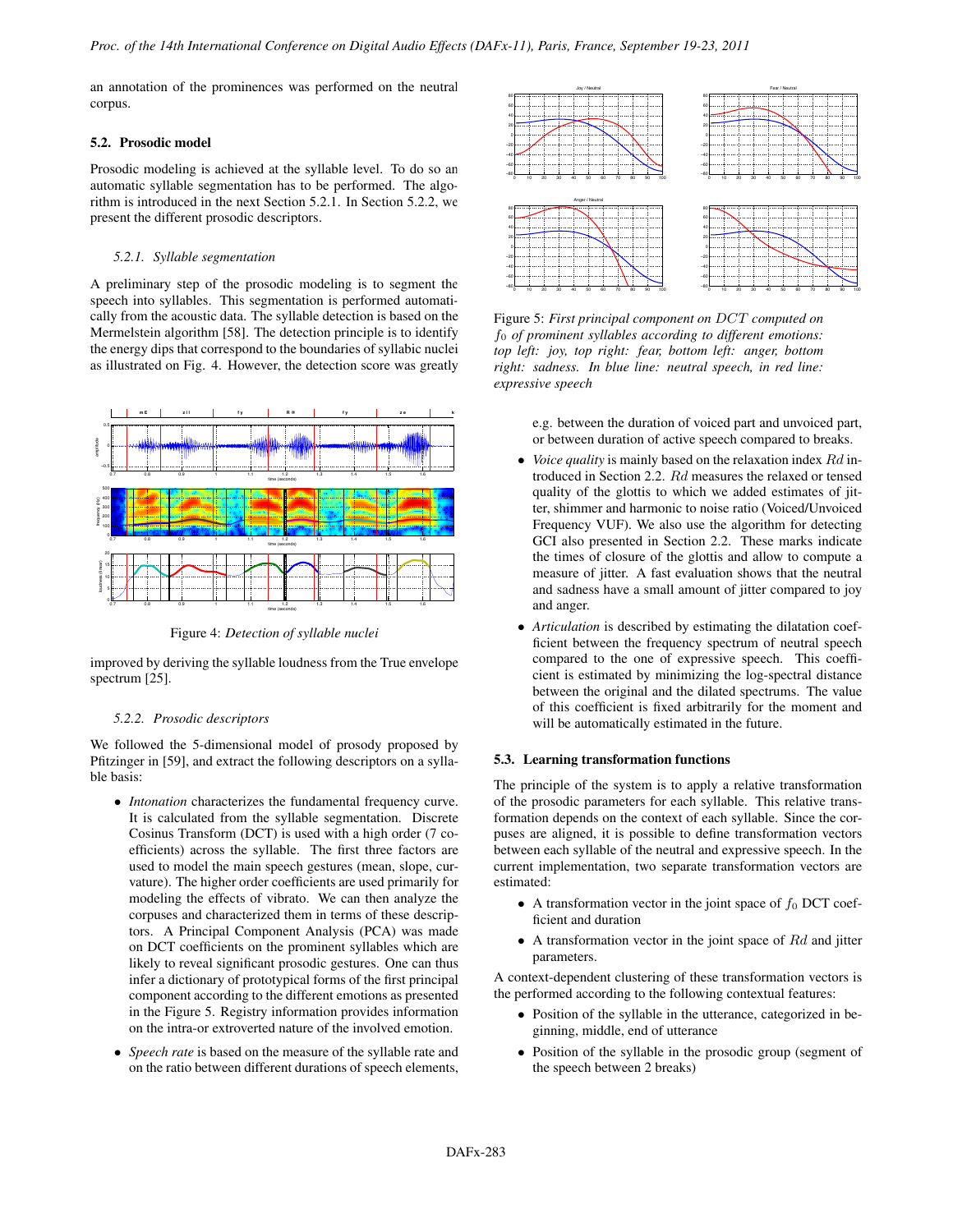• Prominent or non-prominent syllable, its kind of prominence, whether it is due to the fact that the syllable is longer than its neighbours or if it is because it has a  $f_0$  peak higher than that of its neighbors.

A *decision tree* learning is used to build vector classes as homogeneous as possible depending on context. The training is done by minimizing the distance between the transformation vectors. Finally, the decision tree will allow to find which transformation vector to apply to a syllable according to its context, even if the context has not been observed in the training corpuses.

### 5.4. Transformation of expressivity

During the transformation step, vectors to use are selected according to the context of each syllable using the decision tree. To synthesize the trajectories of  $f_0$ , the same principle used in HMMbased speech synthesis is used. Dynamic constraints (first derivative and second derivative) are taken into account during the estimation of first DCT coefficients that best explains observation data (maximum likelihood estimation). This can be written as a system of nonlinear equations which can be solved using weighted least squares. This allows to generate a smooth trajectory and finally a sort of gesture on the entire utterance. The same principle is used to generate the trajectory of  $f_0$ ,  $Rd$  and the vowels durations. Jitter and warping are modeled independently as additional effects.

During the transformation of a neutral speech, the speech signal is first segmented into prosodic groups (using voice activity detection) and syllables (using our syllable segmentation algorithm described in 5.2.1). Prominences are then automatically determined using a duration test. Then a  $f_0$  stylization step is done by calculating the DCT coefficients for  $f_0$  on each syllable. The decision tree is then used to determine which transformation to apply according to the context of each syllable. The different curves that are generated are applied using SUPERVP via VOICE-FORGER. Among these are transposition curves, dilatation curves for the speech rate, modification curves for Rd which is now integrated into SuperVP and jitter which is simulated by short-term transpositions.

Results depend heavily on the speech to transform. It will be necessary to learn more general transformation models in order to allow several possible strategies of transformation. A subjective evaluation of the system needs also to be done. In the longer term it would be interesting to vary the expressivity along the utterance and therefore not to have discrete categories such as it has been considered until now, which could be achieved by representing the emotions along activation and valence axis.

# 6. CONCLUSION

Methods for transformation of gender and age, voice qualities whisper and breathy, and speech style have been presented. With the commercial plug-in TRAX it is now possible to design and apply voice transformations in real-time using an interactive interface. Combined with TTS synthesis, it provides a powerful creation tool which can be used as a performative TTS system. When the voice target is specific, dynamic model selection can be use for speaker conversion. It will soon be implemented into SUPERVP to allow real-time speaker conversion. Finally we presented recent research on the transformation of expressivity which will surely be of interest on a performative perspective in the years to come.

# 7. REFERENCES

- [1] X. Rodet, "Time-Domain Formant-Wave-Function Synthesis", In *Spoken Language Generation and Understanding*, J.C. Simon, ed., D. Reidel Pub. Co., Dordrecht, Holland. pp. 429-441.
- [2] X. Rodet and P. Depalle, "Synthesis by Rule: LPC Diphones and Calculation of Formant Trajectories", In *Proc. ICASSP'85*, Tampa, Fl., march 1985.
- [3] X. Rodet, P. Depalle and G. Poirot, "Diphone Sound Synthesis based on Spectral Envelopes and Harmonic/Noise Excitation Functions", In *Proc. 1988 Int. Computer Music Conf.*, Koln, Germany. Sept. 1988. pp. 313-321.
- [4] Bennett G. and X. Rodet, Synthesis of the Singing Voice, In *Current Directions in Computer Music Research*, M. V. Mathews and J. R. Pierce, eds., The MIT Press, 1989.
- [5] A. Roebel and X. Rodet, "Efficient Spectral Envelope Estimation and its application to pitch shifting and envelope preservation", In *Proc. International Conference on Digital Audio Effects*, Madrid, 2005.
- [6] A. Roebel, "Estimation of partial parameters for non stationary sinusoids", In *Proc. International Computer Music Conference (ICMC)*, New Orleans, 2006.
- [7] A. Roebel, "A shape-invariant phase vocoder for speech transformation", In *Proc. DAFx-10*, Graz, Austria, 2010.
- [8] A. Roebel, "Shape-invariant speech transformation with the phase vocoder", In *Proc. Interspeech 2010*, Makuhari, Japan, 2010.
- [9] X. Rodet and A. Lefevre, "The Diphone program: New features, new synthesis methods and experience of musical use", In *Proc. 1997 Int. Computer Music Conf.*, 1997.
- [10] G. Peeters and X. Rodet, "SINOLA : A New Method for Analysis/Synthesis using Spectrum Distorsion, Phase and Reassigned Spectrum", In *Proc. International Computer Music Conference*, Pekin, China, Octobre 1999.
- [11] http://www.ircamtools.com
- [12] G. Beller, C. Veaux, G. Degottex, N. Obin, P. Lanchantin and X. Rodet, "IRCAM Corpus Tools: Système de Gestion de Corpus de Parole", In *Proc.TAL*, 2008.
- [13] C. Veaux, G. Beller and X. Rodet, "IrcamCorpusTools: an extensible platform for speech corpora exploitation", In *Proc. LREC*, Marrakech, 2008.
- [14] C. Veaux, P. Lanchantin and X. Rodet, "Joint Prosodic and Segmental Unit Selection for Expressive Speech Synthesis",In *Proc. 7th Speech Synthesis Workshop (SSW7)* , Kyoto, Japan, 2010.
- [15] P. Lanchantin, G. Degottex and X. Rodet, "A HMM-based" speech synthesis system using a new glottal source and vocaltract separation method", In *Proc. IEEE International Conference on Acoustics, Speech, and Signal Processing (ICASSP)*, 2010
- [16] N. Obin, P. Lanchantin, M. Avanzi, A. Lacheret and X. Rodet, "Toward Improved HMM-based Speech Synthesis Using High-Level Syntactical Feature", In *Proc. Speech Prosody*, Chicago, USA, 2010.
- [17] N. Obin, X. Rodet and A. Lacheret, "HMM-based Prosodic Structure Model Using Rich Linguistic Context", In *Proc. Interspeech*, Makuhari, Japan, 2010.
- [18] X. Rodet, Y. Potard and J-B. Barrière, "Chant. De la synthèse de la voix chantée à la synthèse en général", In *Rapport de recherche No 35*. IRCAM. 1985.
- [19] N. Schnell, G. Peeters S. Lemouton, P. Manoury and X. Rodet, "Synthesizing a choir in real-time using Pitch-Synchronous Overlap Add (PSOLA)", In *Proc. ICMC*, Berlin, 2000